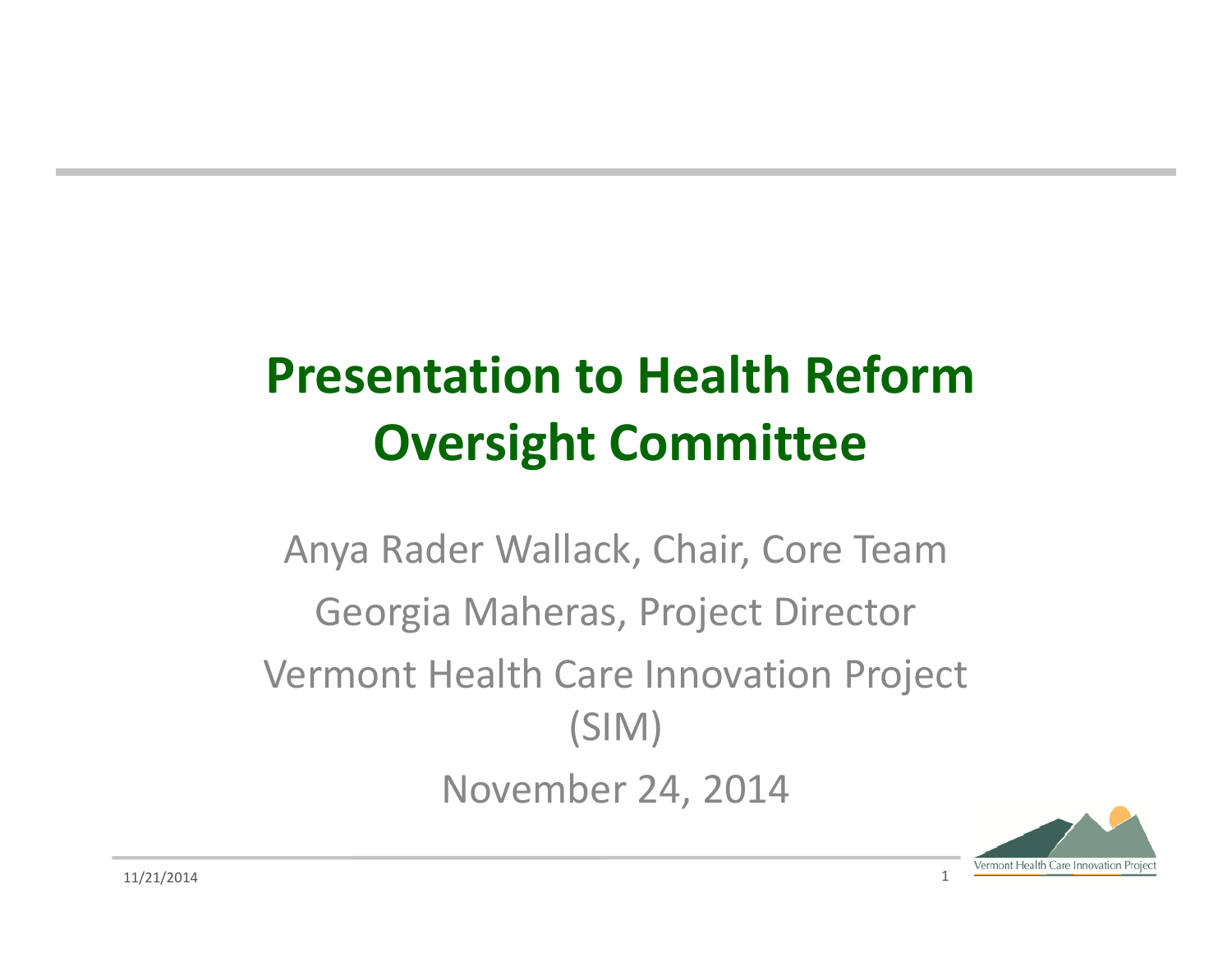#### **VHCIP's goal: the "triple aim"**



Vermont Health Care Innovation Project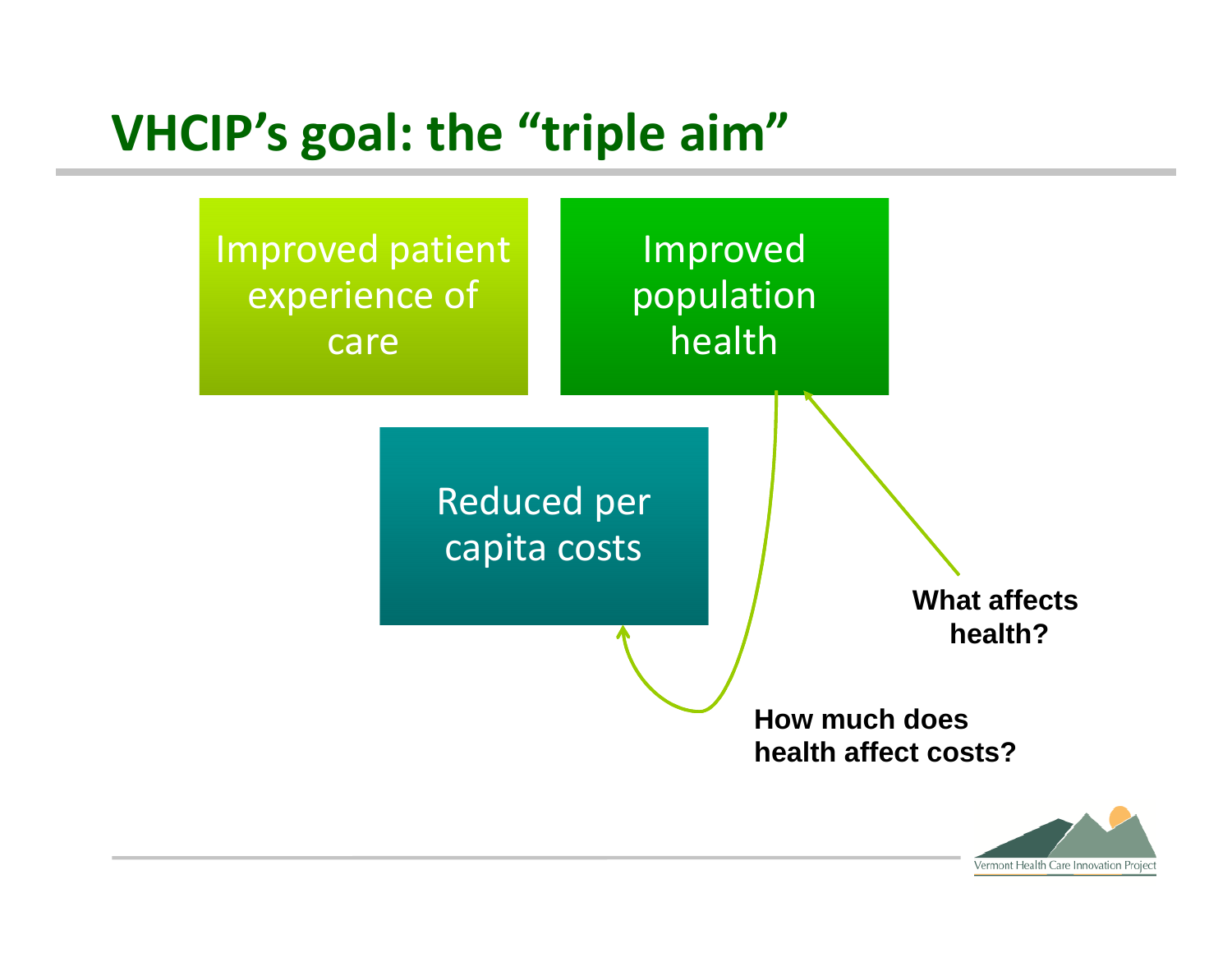#### **Inter-related systems**



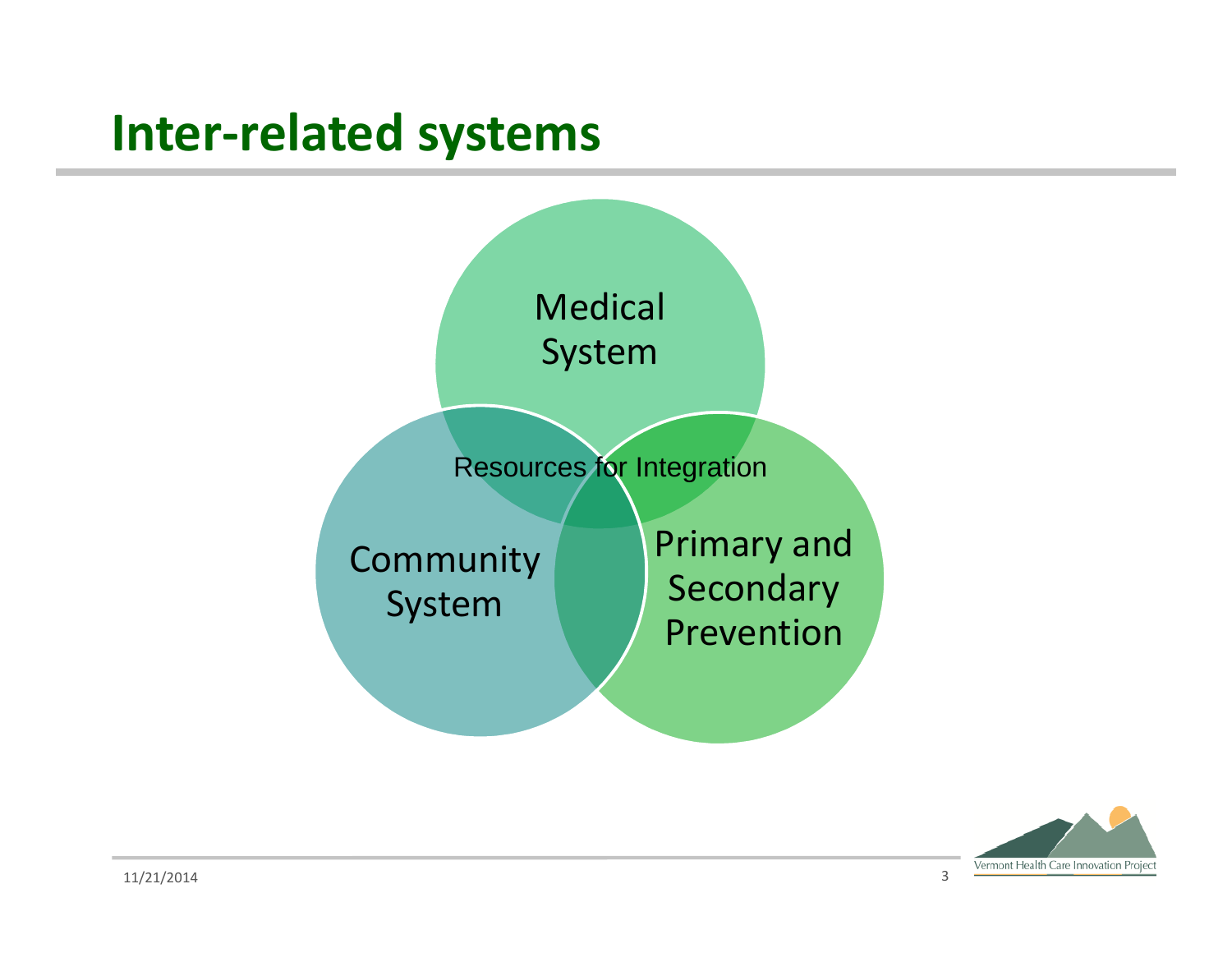## **What are we trying to accomplish through this project?**

- Align policy, investments and payment to support a "high performing health system" in Vermont
- **How?** 
	- Enable and reward care integration and coordination;
	- Develop a health information system that supports improved care and measurement of value; and
	- Align financial incentives with the three aims.
- The whole thing is a public/private partnership

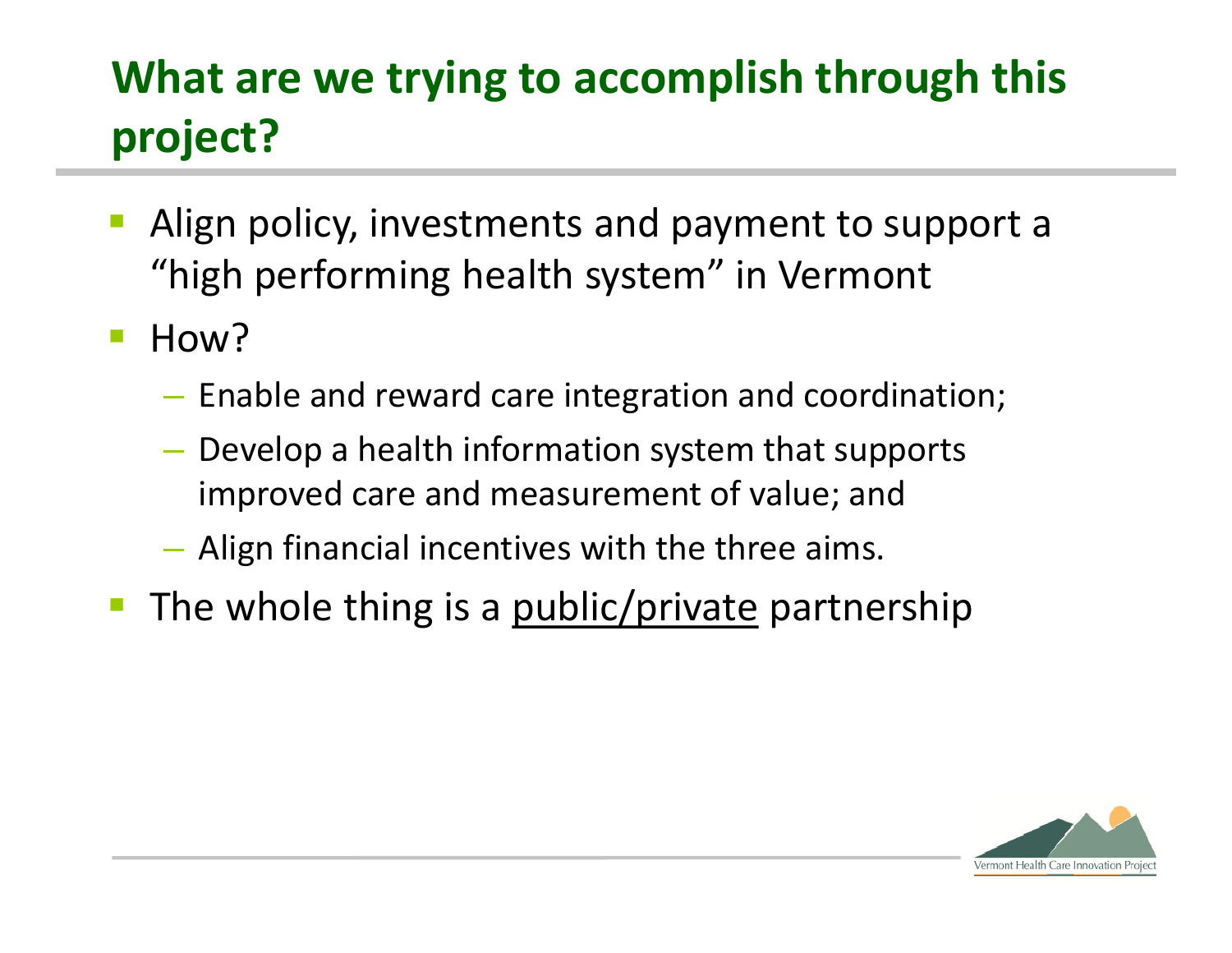## **What would constitute success?**

**A health information technology and health information exchange system that works, that providers use, and that produces analytics to support the best care management possible.**

> **A predominance of payment models that reward better value.**

- **A system of care management that is agreed to by all payers and providers that:**
- utilizes Blueprint and Community Health Team infrastructure to the greatest extent possible
- **•** fills gaps the Blueprint or other care models do not address
- eliminates duplication of effort
- creates clear protocols for providers
- reduces confusion and improves the care experience for patients
- follows best practices

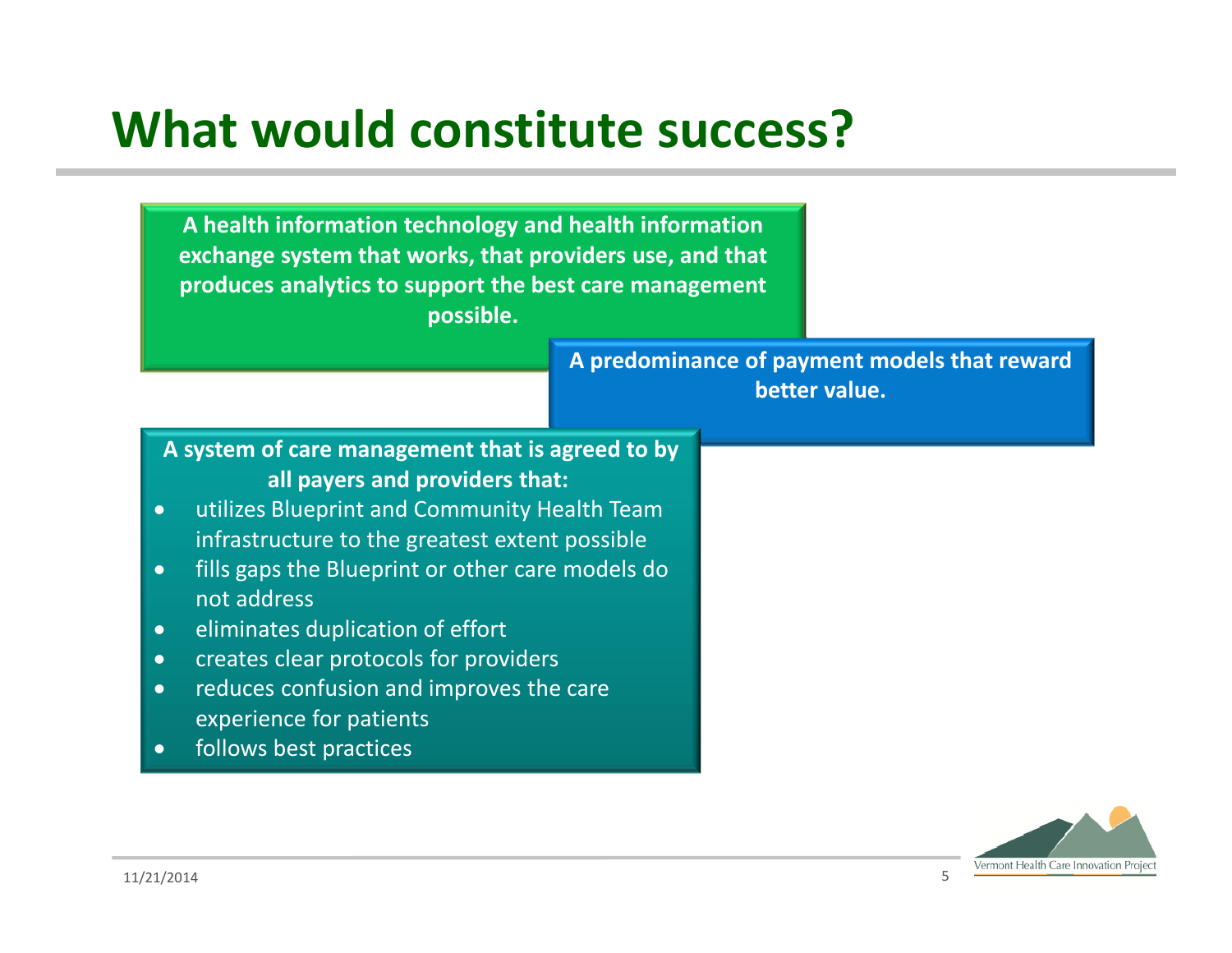#### **Payment and Delivery System Reform Models**

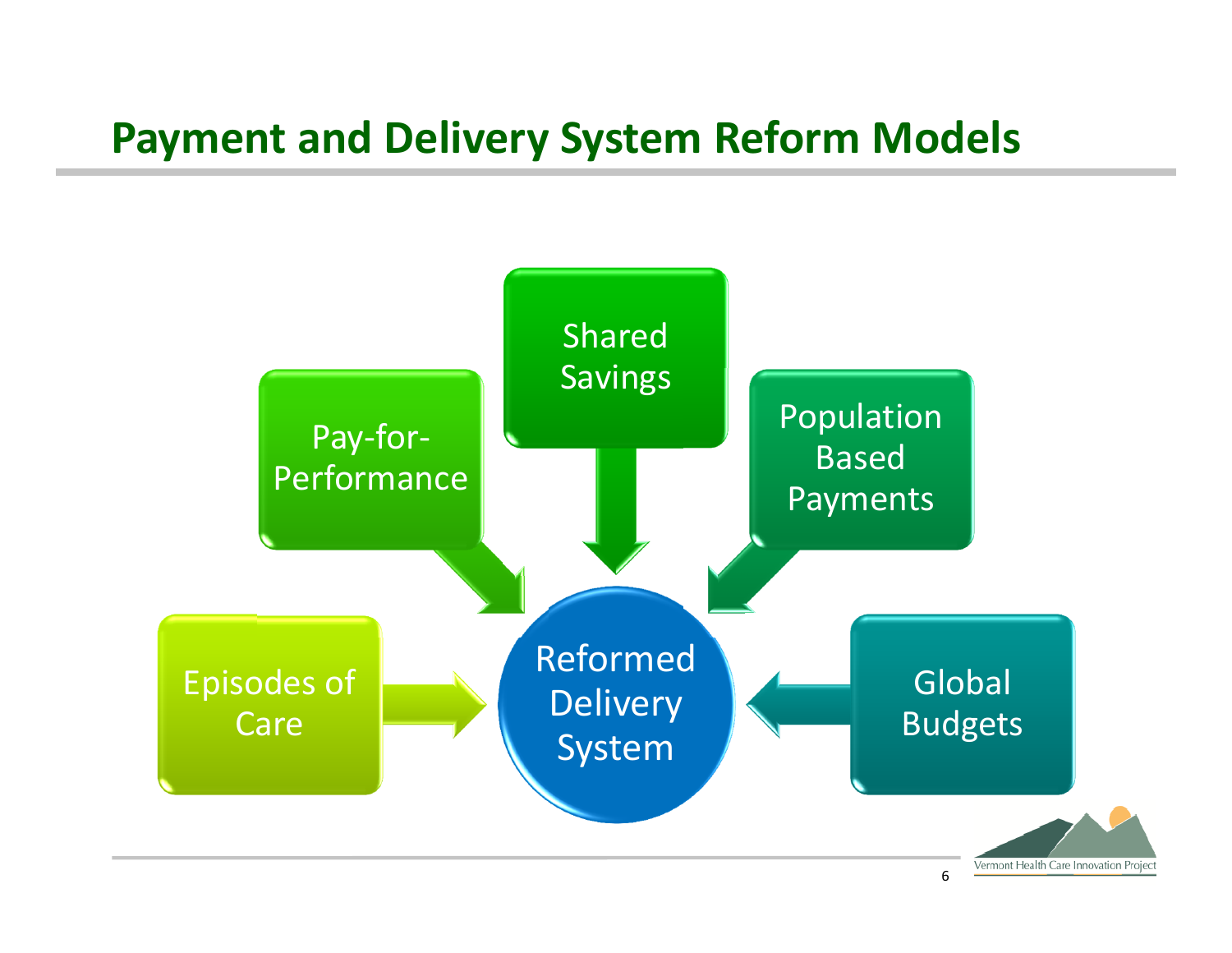#### **Savings are dollars not spent**



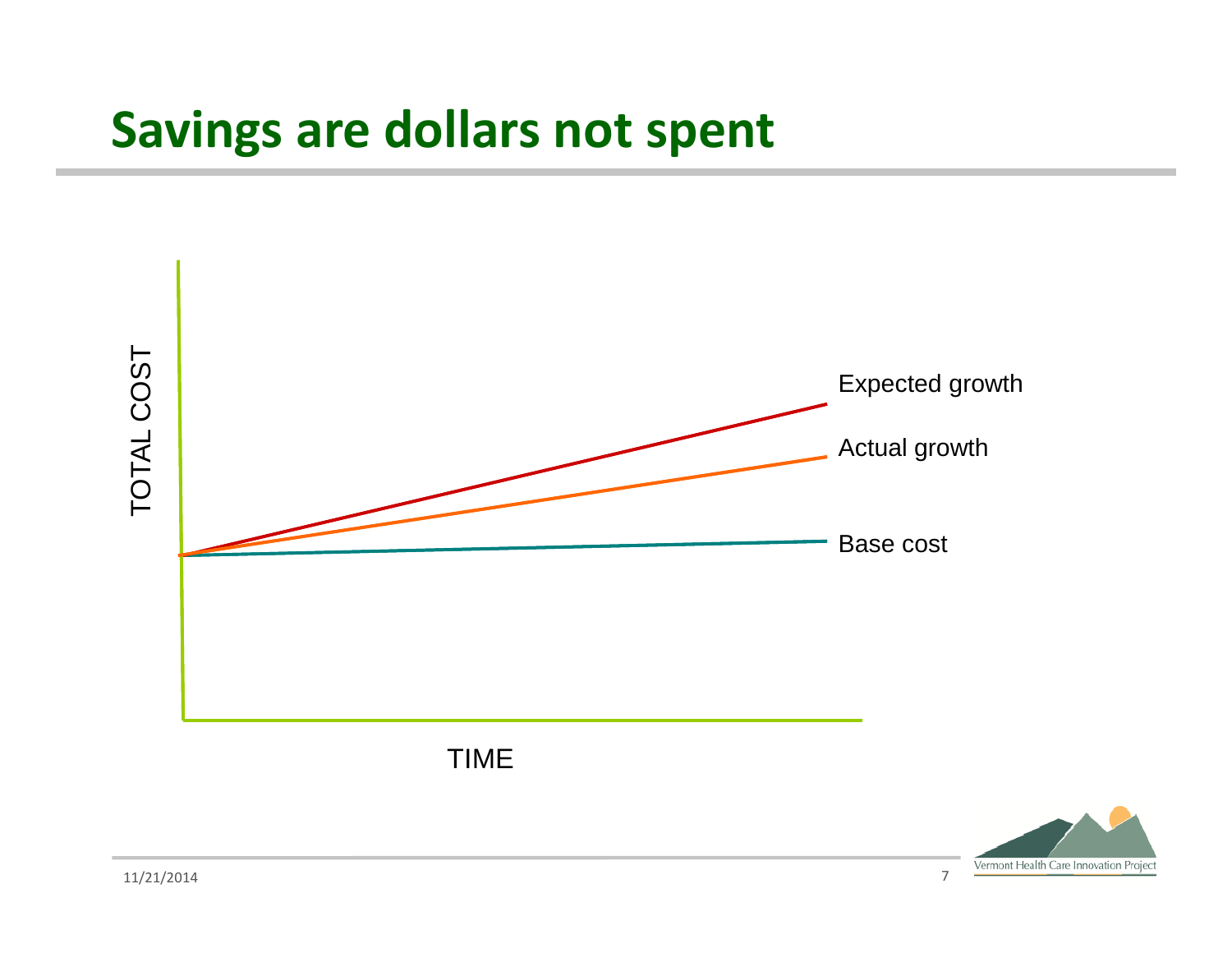#### **Savings are "captured" by limiting growth in revenue to a lower rate than we expected**

- **Lower than expected growth in provider revenue** hospital budget process
- **Lower than expected growth in payer (insurer)** revenue – health insurance rate review process

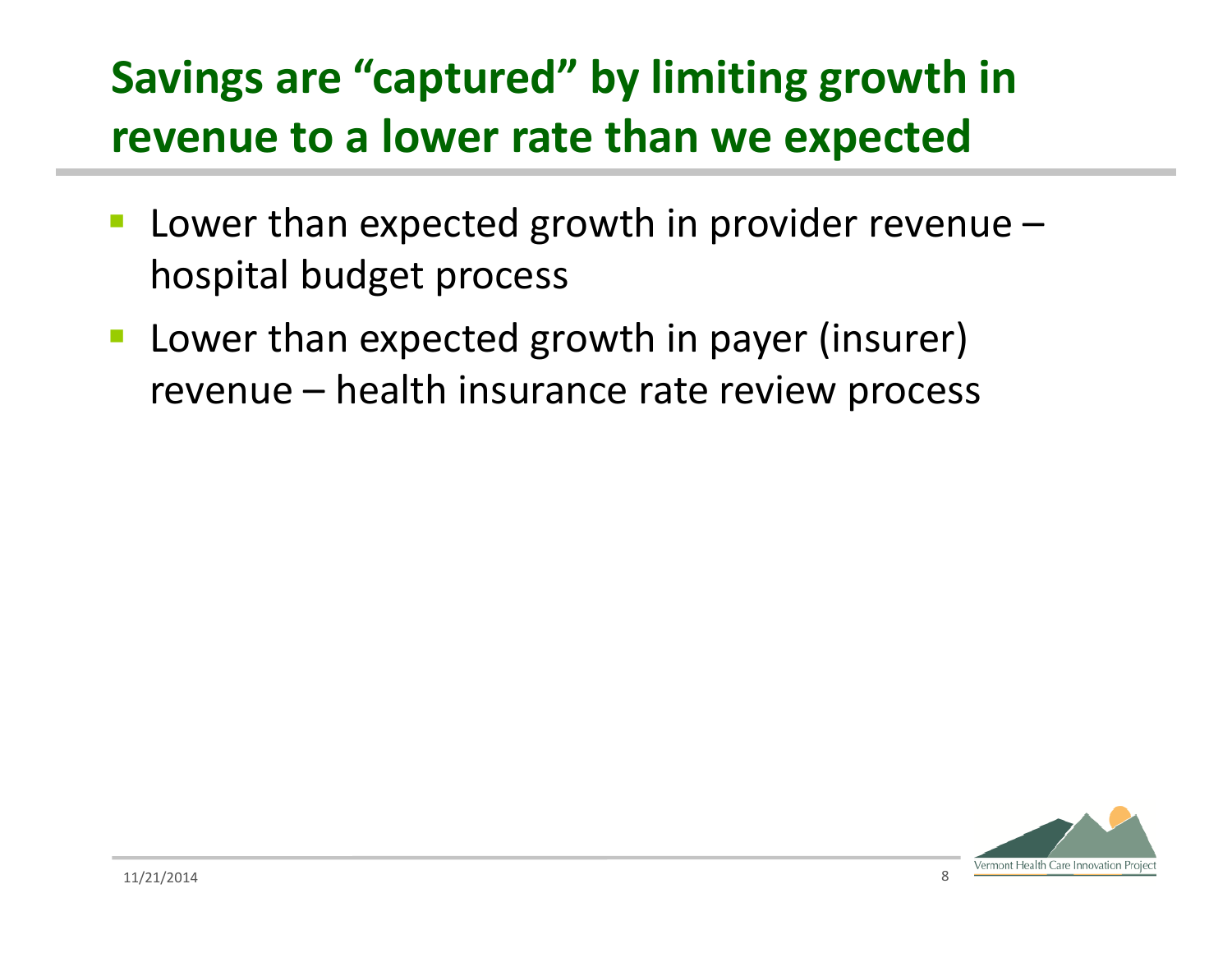## **Shared savings**

- Allows some of the savings to stay with providers
- **Gives them some incentive to reduce their own** revenue
- Calculation of savings from year 1 of the Medicaid and commercial shared savings programs will occur in first quarter of 2015 under a contract with Lewin

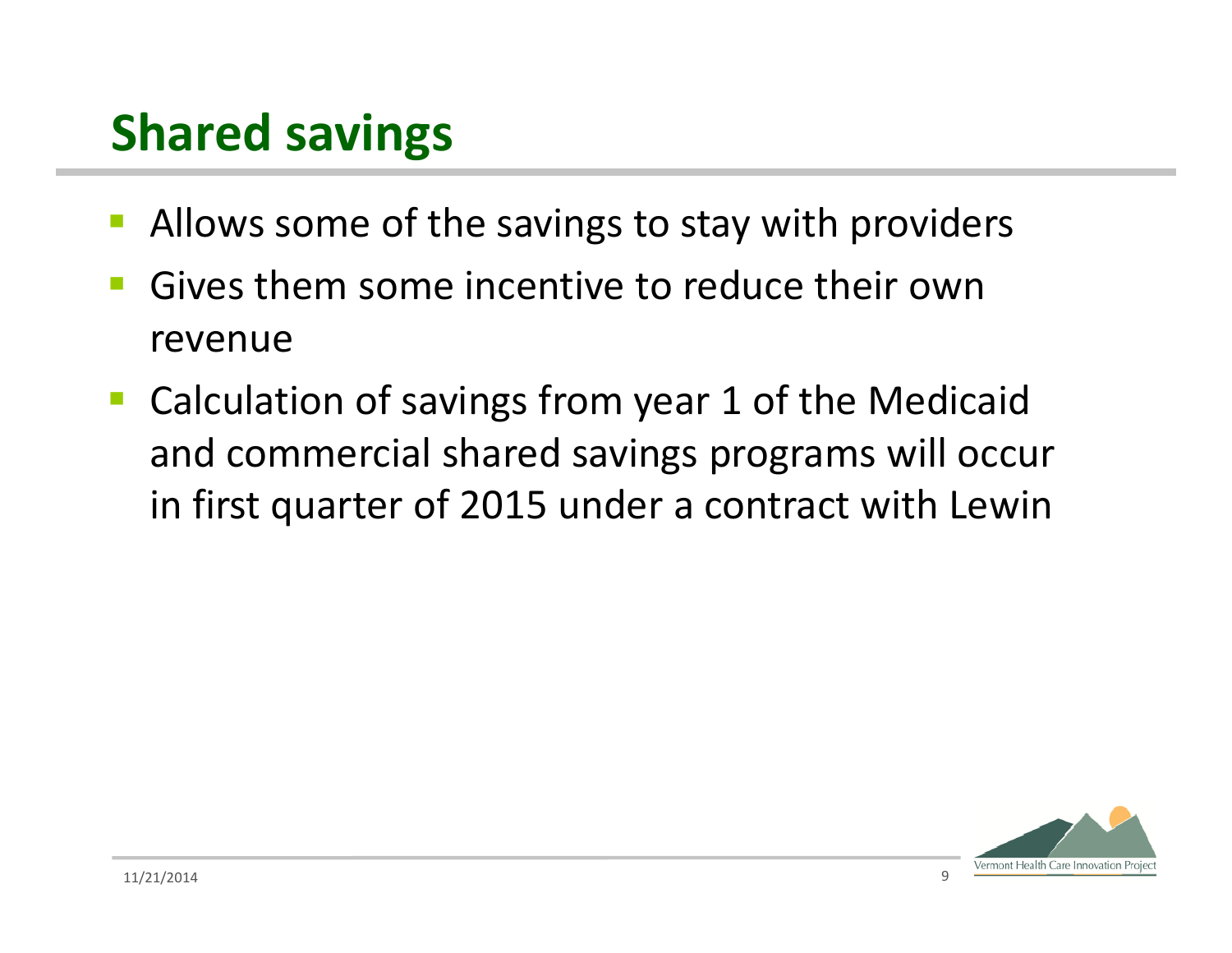#### **Shared savings as a transition**



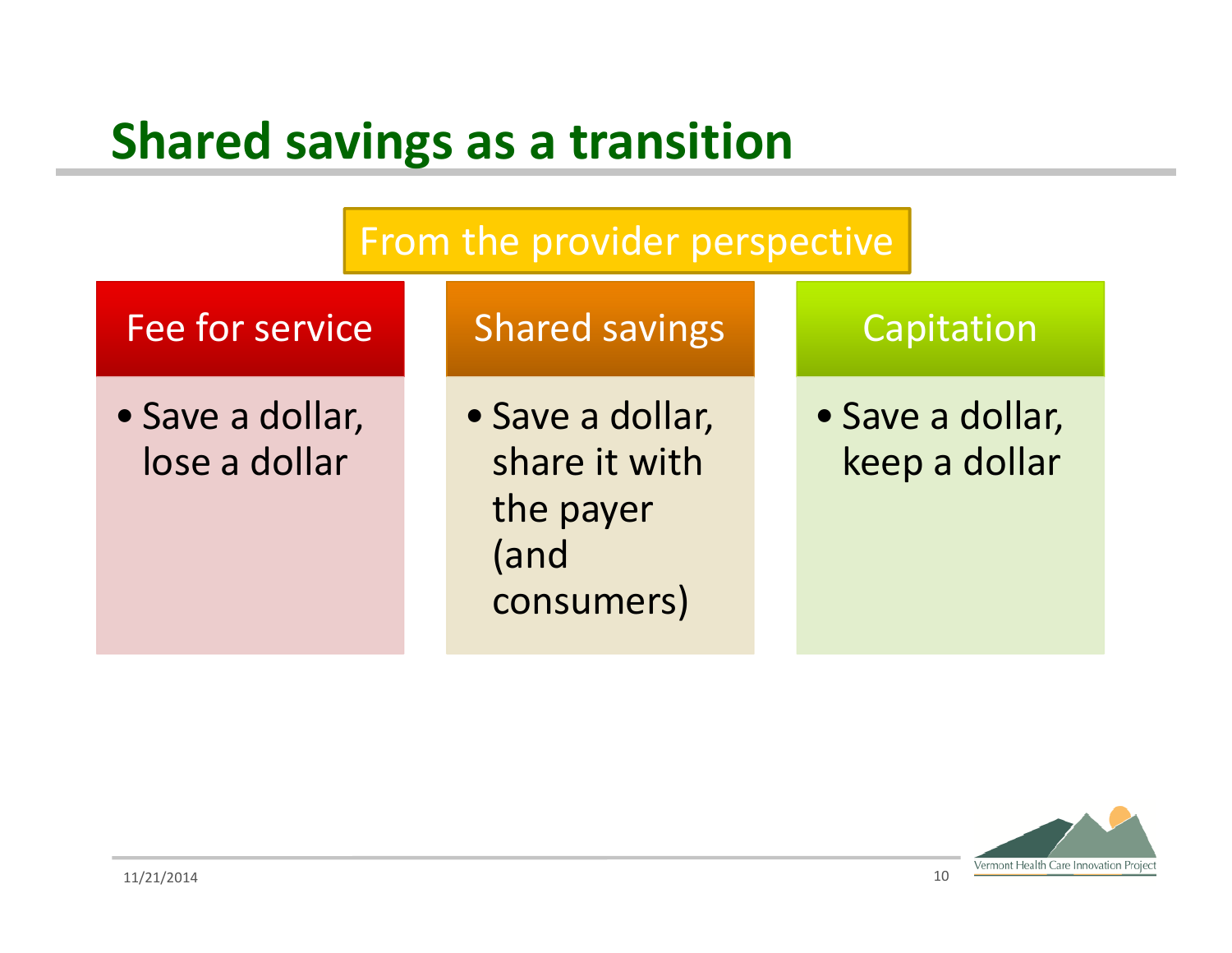#### **Update on ACO Shared Savings Program**

#### **Attributed Lives by ACO by Respective Payer to date**

|                                                                                                                                        | <b>Medicare</b> | <b>Medicaid</b> | <b>Blue Cross Blue Shield</b><br><b>VT</b> | <b>Total</b> |
|----------------------------------------------------------------------------------------------------------------------------------------|-----------------|-----------------|--------------------------------------------|--------------|
| <b>OneCare Vermont</b>                                                                                                                 | 54,746          | 27,400          | 20,449                                     | 102,595      |
| <b>Community Health</b><br><b>Accountable Care (CHAC)</b>                                                                              | 5,980           | 20,068          | 9,906                                      | 35,954       |
| <b>Vermont Collaborative</b><br><b>Physicians/Accountable Care</b><br><b>Coalition of the Green</b><br><b>Mountains</b><br>(VCP/ACCGM) | 7,509           | n/a             | 7,830                                      | 15,339       |
| <b>Total</b>                                                                                                                           | 68,235          | 47,468          | 38,185                                     | 153,888      |

Updated: With Medicare, Medicaid and BCBS Counts on 10/30/14